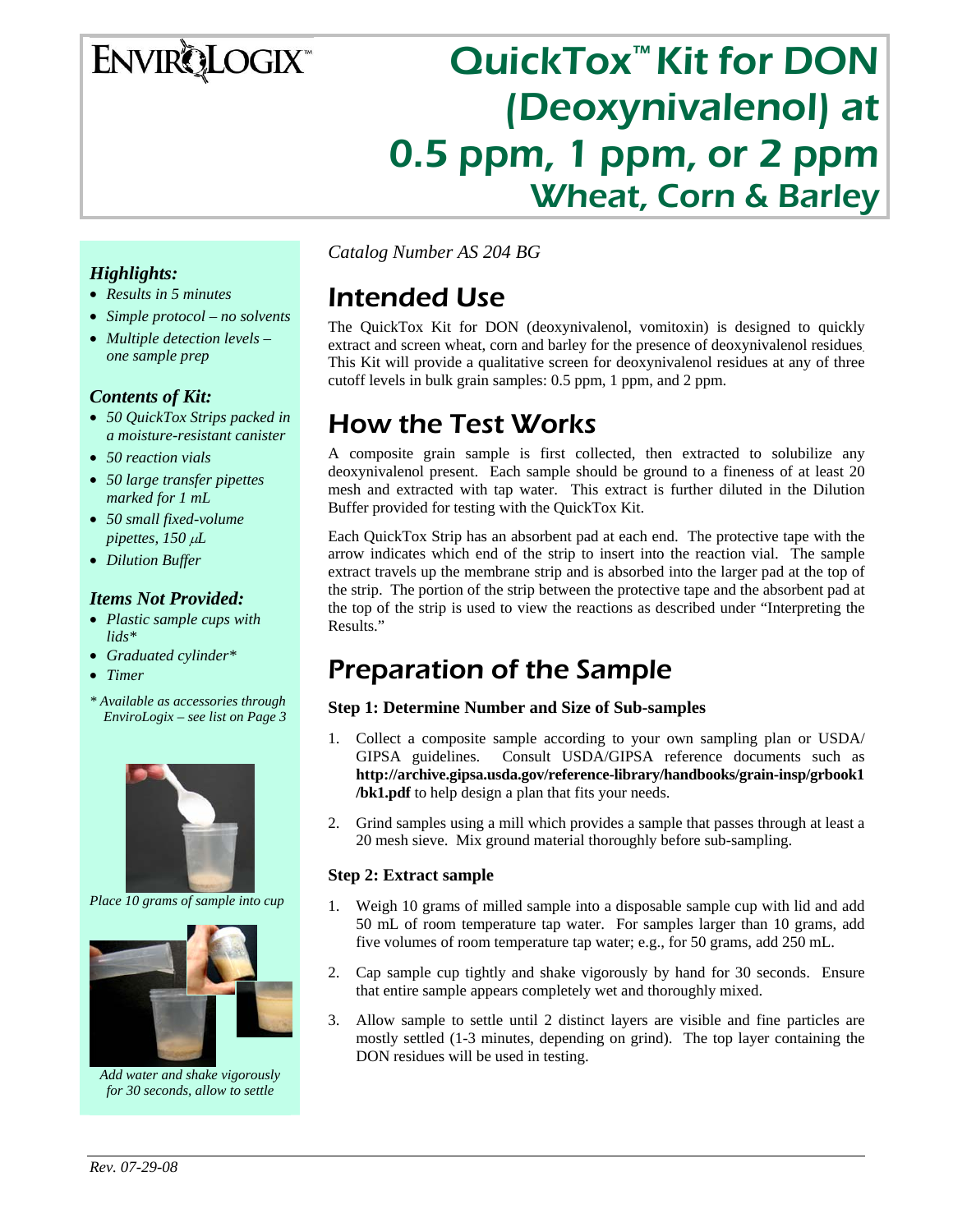

*Add extract and mix* 



*Place strip in vial* 



#### **Step 3: Dilute extract with Dilution Buffer (select screening level)**

| $0.5$ ppm                    | $1.0$ ppm                 | $2.0$ ppm                 |
|------------------------------|---------------------------|---------------------------|
| 1. Using a transfer pipette, | Using a transfer pipette, | Using a transfer pipette, |
| place 0.25 mL Buffer         | place 0.5 mL Buffer       | place 1 mL Buffer into    |
| into reaction vial.          | into reaction vial.       | reaction vial.            |

 **Note:** The transfer pipette has marks showing 0.25, 0.5 and 1 mL. Read instructions on page 4 in "Precautions and Notes" to familiarize yourself with its use.

2. Using the fixed-volume pipette, transfer **150 µL** from the top layer of sample into reaction vial containing Buffer. Avoid particulates.

 **Note:** The fixed-volume pipettes are provided to ensure the correct volume of test sample is added. Read instructions on page 4 in "Precautions and Notes" to familiarize yourself with its use.

3. Mix Buffer and sample extract thoroughly by stirring with the tip of the pipette.

**NOTE:** Pipette with care to avoid contamination and ensure correct volumes are used to prepare the test samples. Do not reuse diluted samples. Use a new disposable transfer pipette, fixed-volume pipette, and reaction vial for each sample.

### How to Run the QuickTox Strip Test

*Note: Allow QuickTox Strips and Dilution Buffer to warm up to room temperature before preparing samples.* 

- 1. Be sure refrigerated canisters are at room temperature before opening. Remove the QuickTox Strips to be used. Avoid bending the strips. Reseal the canister immediately.
- 2. Place the strip into the reaction vial containing the diluted sample extract. The arrow tape on the end of the strip should point into the reaction vial.
- 3. The diluted sample extract will travel up the strip. Reaction vials will stand on their own or may be inserted into the cardboard rack provided.
- 4. Allow the strip to develop for 5 minutes before making final assay interpretations. Strips should be read **promptly at 5 minutes** while wet.
- 5. To retain the strip, cut off the strip immediately below the bottom line (as indicated below). Discard the bottom section of the strip covered by the arrow tape.

### Interpreting the Results

The QuickTox Strip for DON has three lines. The top line is a Control Line that develops a signal indicating the test is functioning properly. The bottom line is a Test Reference Line. The Reference Line intensity will match the intensity of a Test Line meeting the selected screening level. The middle line is the Test Line and is compared to the bottom Reference Line. Results are invalid if either the Reference Line or Control Line fails to develop.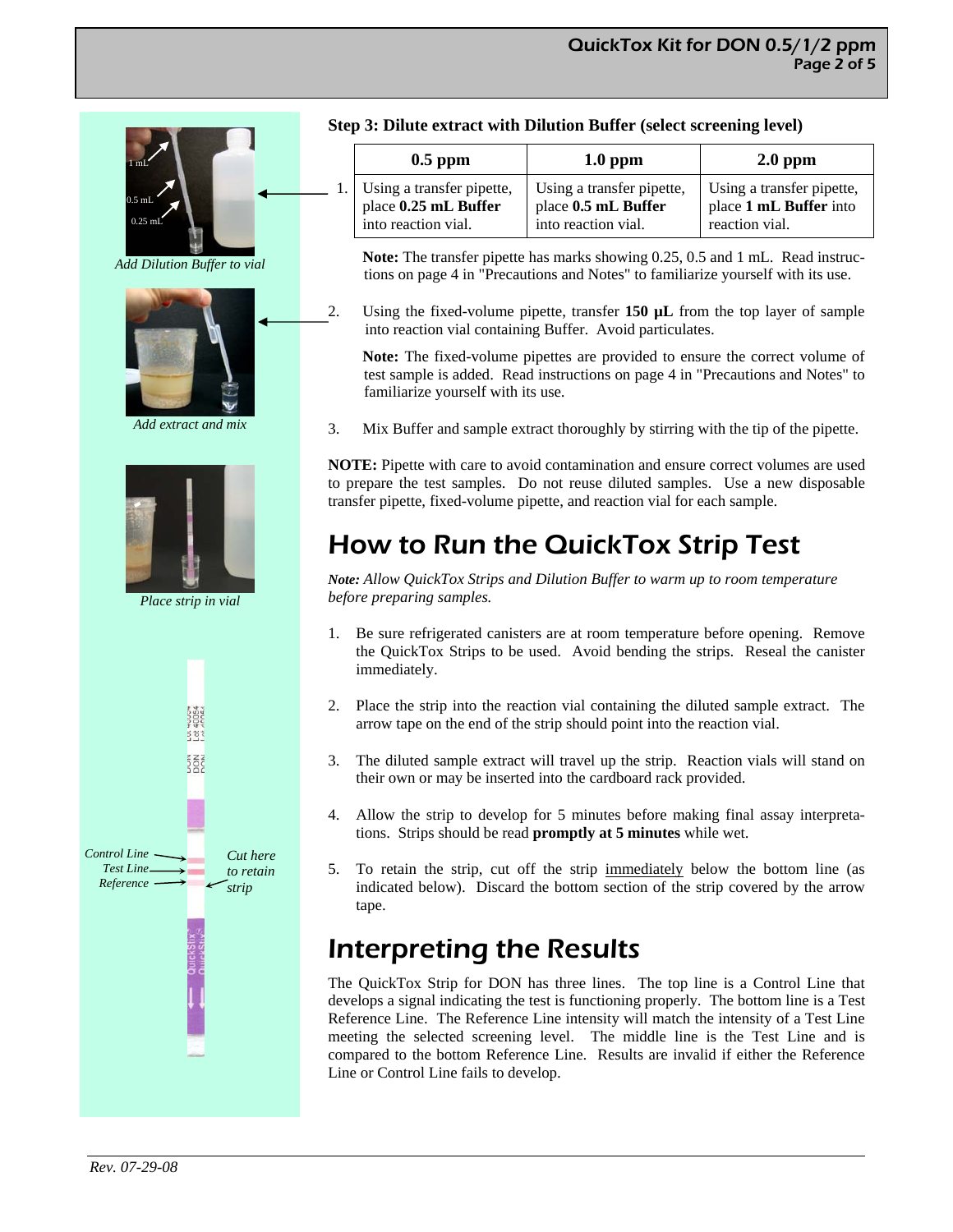### QuickTox Kit for DON 0.5/1/2 ppm Page 3 of 5









| If the middle Test Line      | Screening at | Screening at | Screening at |
|------------------------------|--------------|--------------|--------------|
| color intensity is:          | $0.5$ ppm    | $1.0$ ppm    | $2.0$ ppm    |
| Darker than the (Bottom)     | less than    | less than    | less than    |
| Reference Line               | $0.5$ ppm    | 1 ppm        | 2 ppm        |
| Equal to or lighter than the | $0.5$ ppm    | 1 ppm        | 2 ppm        |
| (Bottom) Reference Line      | or greater   | or greater   | or greater   |

# Kit Storage

This QuickTox Kit should be stored refrigerated. Note the shelf life on the kit box. The kit may be used in field applications; however, prolonged exposure to high temperatures may adversely affect the test results. Do not open the desiccated canister until ready to use the strips.

# Precautions and Notes

- This kit is designed to screen for presence or absence only (at the selected cutoff levels), and is not designed to be quantitative.
- This product is currently not applicable for use in testing crops other than those listed in the Intended Use section.
- As with all screening tests, it is recommended that results be confirmed by an alternate method when necessary.
- The assay has been optimized for use with the protocol provided in the kit. Deviation from this protocol may invalidate the results of the test.
- The results generated through the proper use of this diagnostic tool reflect the condition of the working sample directly tested. Extrapolation as to the condition of the originating lot, from which the working sample was derived, should be based on sound sampling procedures and statistical calculations which address random sampling effects, non-random lot sampling effects and assay system uncertainty. A negative result obtained when properly testing the working sample does not necessarily mean the originating lot is entirely negative for the analyte in question.
- Results should be read promptly at 5 minutes. Results read beyond this time may be less reliable.
- Protect all components from hot or cold extremes of temperature when not in use. Do not leave in direct sunlight or in vehicle.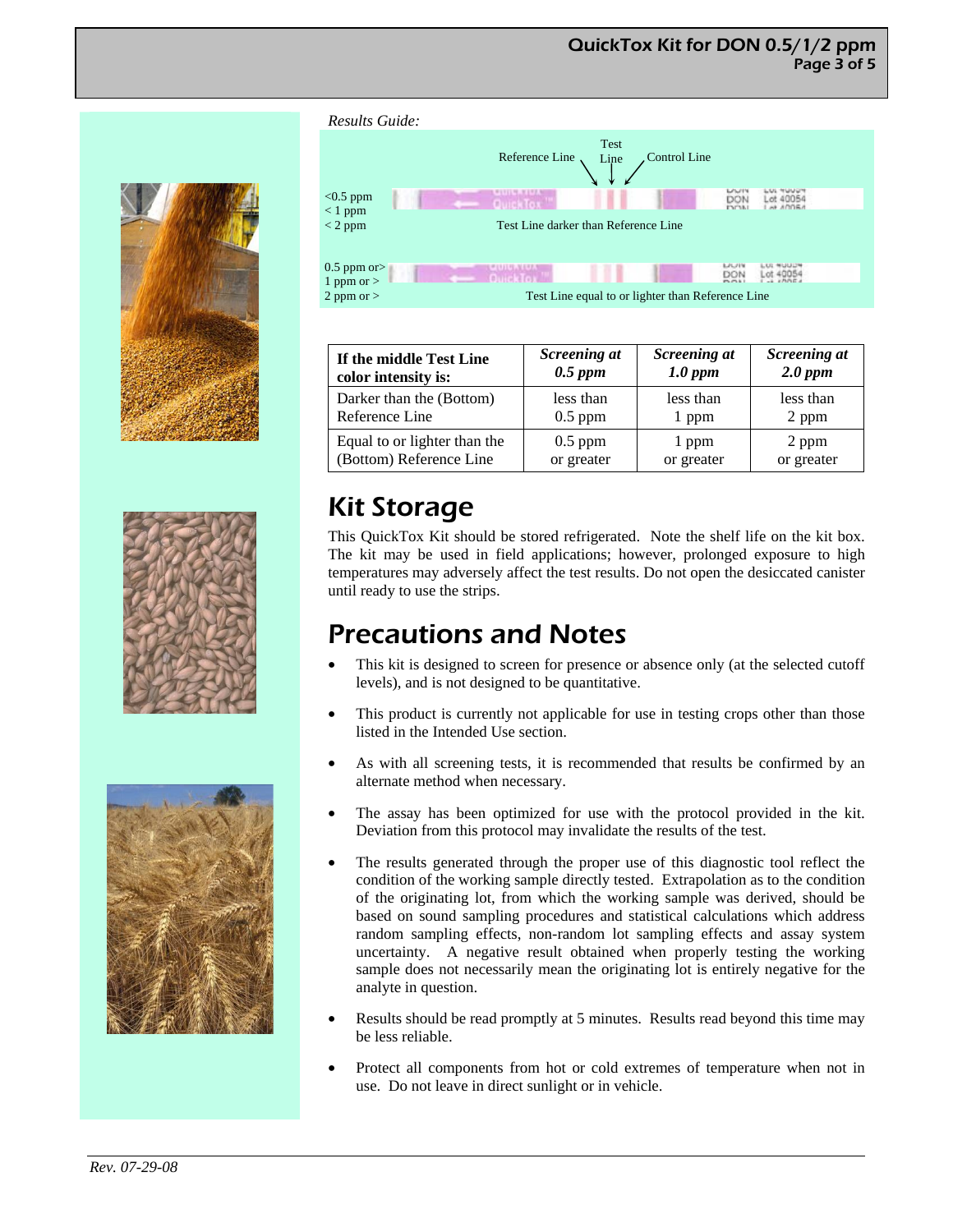### Transfer Pipette



### Fixed-Volume Pipette



- To use large disposable transfer pipettes:
	- Squeeze bulb tightly and insert tip in the Dilution Buffer
	- Release pressure to draw liquid up past the 1 mL mark
	- Squeeze carefully to expel excess Buffer back into the bottle so that the liquid left in the pipette is at the required mark (1.0 mL, 0.5 mL or 0.25 mL)
	- Move the pipette over to the reaction vial and expel the Buffer.

- To use small fixed-volume pipettes:
	- Holding the top bulb, insert the tip into the liquid, pinch tightly, and release. This will draw up liquid. Be sure it fills the straw end—any excess will be retained in the lower bulb.
	- Squeeze top bulb again to expel the liquid—exactly 150 µL will expelled into the reaction vial. Do not reuse.

• For convenience, some accessories can be ordered through EnviroLogix (see list below).

### Optional Items Available:

- Graduated cylinder ACC 023
- Set of 50 sample cups with caps ACC 012